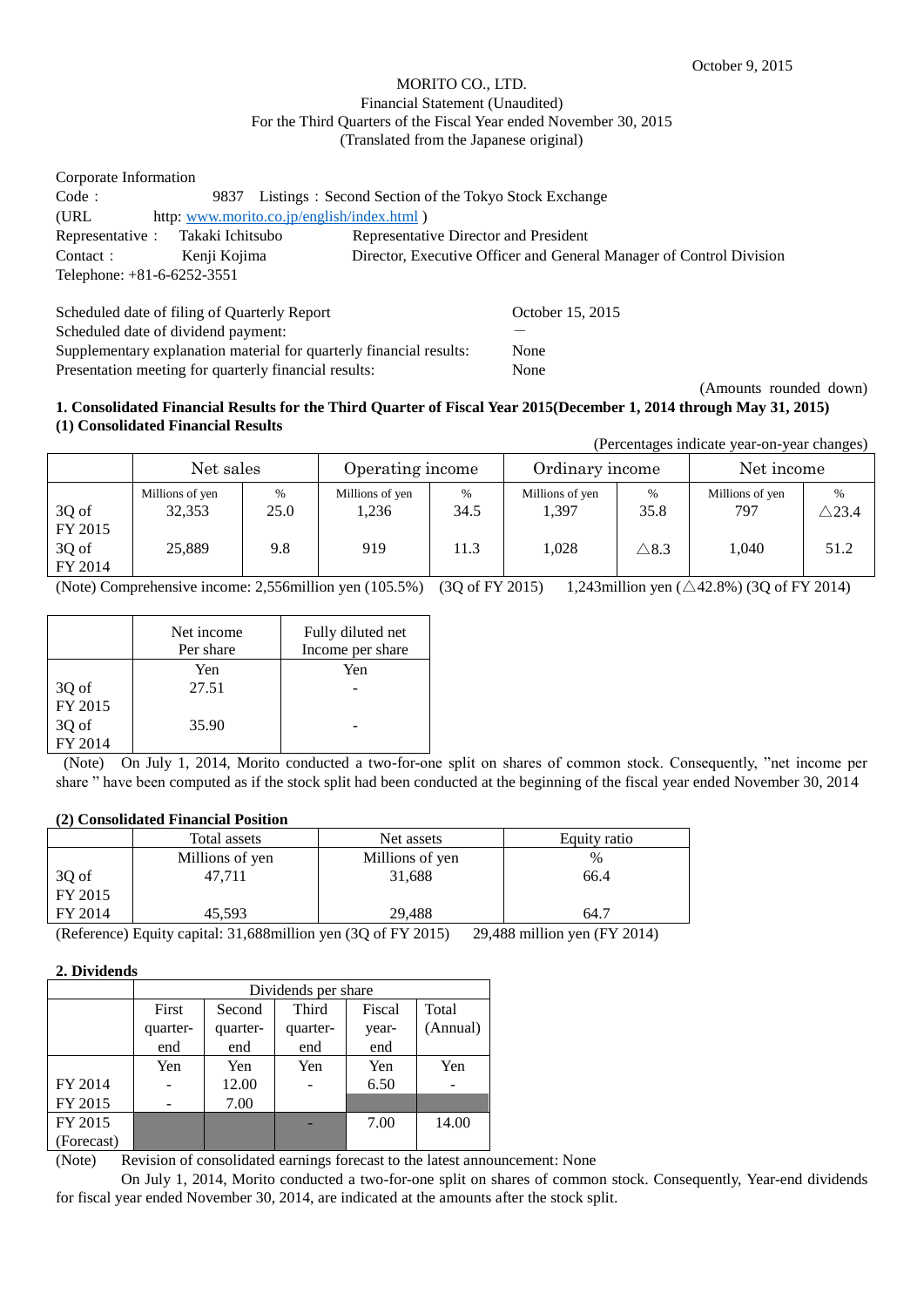#### **3. Consolidated Forecast for FY 2015 (December 1, 2014 through November 30, 2015)**

| (Percentages represent changes from corresponding period of previous year) |                 |                  |                  |      |                 |     |
|----------------------------------------------------------------------------|-----------------|------------------|------------------|------|-----------------|-----|
|                                                                            |                 | <b>Net Sales</b> | Operating income |      | Ordinary profit |     |
|                                                                            | Millions of yen | %                | Millions of yen  | $\%$ | Millions of yen | 0/  |
| Full year                                                                  | 43.000          | 19.9             | .700             | 18.9 | .800            | 4.1 |

|           | Net income      |      | Net income per share |  |
|-----------|-----------------|------|----------------------|--|
|           | Millions of yen | $\%$ | Yen                  |  |
| Full year | .400            |      |                      |  |

(Note) Revision of consolidated earnings forecast to the latest announcement: Yes

\*Notes

(1) Changes of important subsidiaries during the period (changes of specific subsidiaries in accordance with changes in the scope of consolidation): None

Newly included: None

Extended company: None

(2) Adoption of special accounting treatment for preparing quarterly consolidated financial statements: None

(3) Changes in accounting policies and changes or restatement of accounting estimates

| (i)   | Changes in accounting policies caused by revision of accounting standards: | Yes  |
|-------|----------------------------------------------------------------------------|------|
| (ii)  | Changes in accounting policies other than (i):                             | None |
| (iii) | Changes in accounting estimates:                                           | None |
| (iv)  | Restatements:                                                              | None |

(Note) For details, please refer to 'Matters Concerning Summary Information (Note) (3) Changes in accounting policy, Changes in accounting estimates and Revision restated' on page 3 of the Attachment.

(4) Number of outstanding shares (common shares)

(i) Number of outstanding shares, including treasury shares at end of period:

- 30,800,000 shares (as of September 31, 2015) 30,800,000 shares (as of November 30, 2014)
- (ii) Number of shares of treasury stock at end of period: 1,826,526 shares (as of September 31, 2015) 1,826,516 shares (as of November 30, 2014) (iii) Average outstanding number of shares during the period:

28,973,484 shares (the Third quarter of FY 2015) 28,973,560 shares (the Third quarter of FY 2014)

(Note) On July 1, 2014, Morito conducted a two-for-one split on shares of common stock. Consequently, the number of end of the period treasury stock shares, and the average number of shares during the period are calculated on the assumption that the said stock split was implemented at the beginning of the previous fiscal year.

\*Status of execution of the quarterly review of financial statement

At the time of publication of this quarterly financial results release, the review procedures for the quarterly financial statements based on the Financial Instruments and Exchange Law were completed.

\*Disclosure and other special notes regarding performance forecasts

The forecast above are based on information available to management as of the date on which these performance-related figures were disclosed, and various factors may cause actual results to differ from these forecasts. For issues to keep in mind when using the forecasts and criteria conditioned upon the forecasts, please refer to["1](#page-3-0)**[Qualitative Information for the Period](#page-3-0)  [under Review](#page-3-0)[\(1\) Business Performance](#page-3-0)**" on page 4

We have also introduced "Stock Granting Trust (J-ESOP)" and "Board Incentive Plan(BIP)". Consequently, the shares held by Trust and Custody Service Bank, ltd. and The Master Trust Bank of Japan, ltd. are included in the treasury shares.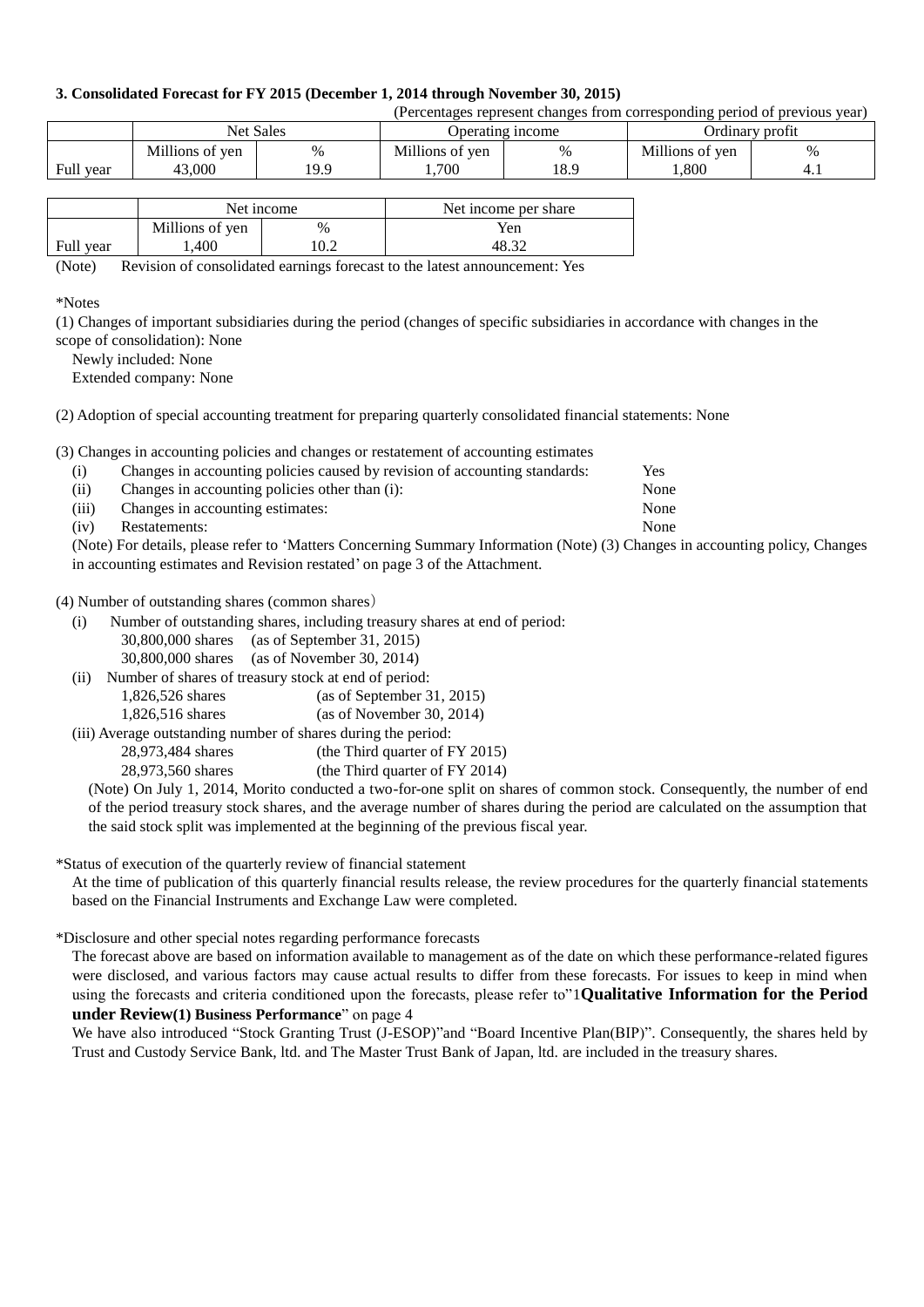# Index

| Ι.                                                                                                      |  |
|---------------------------------------------------------------------------------------------------------|--|
|                                                                                                         |  |
|                                                                                                         |  |
| 2.                                                                                                      |  |
|                                                                                                         |  |
|                                                                                                         |  |
|                                                                                                         |  |
|                                                                                                         |  |
| 3.                                                                                                      |  |
|                                                                                                         |  |
| Quarterly Consolidated Statements of Income and Consolidated Statements of Comprehensive Income7<br>(2) |  |
|                                                                                                         |  |
| (3)                                                                                                     |  |
|                                                                                                         |  |
|                                                                                                         |  |
|                                                                                                         |  |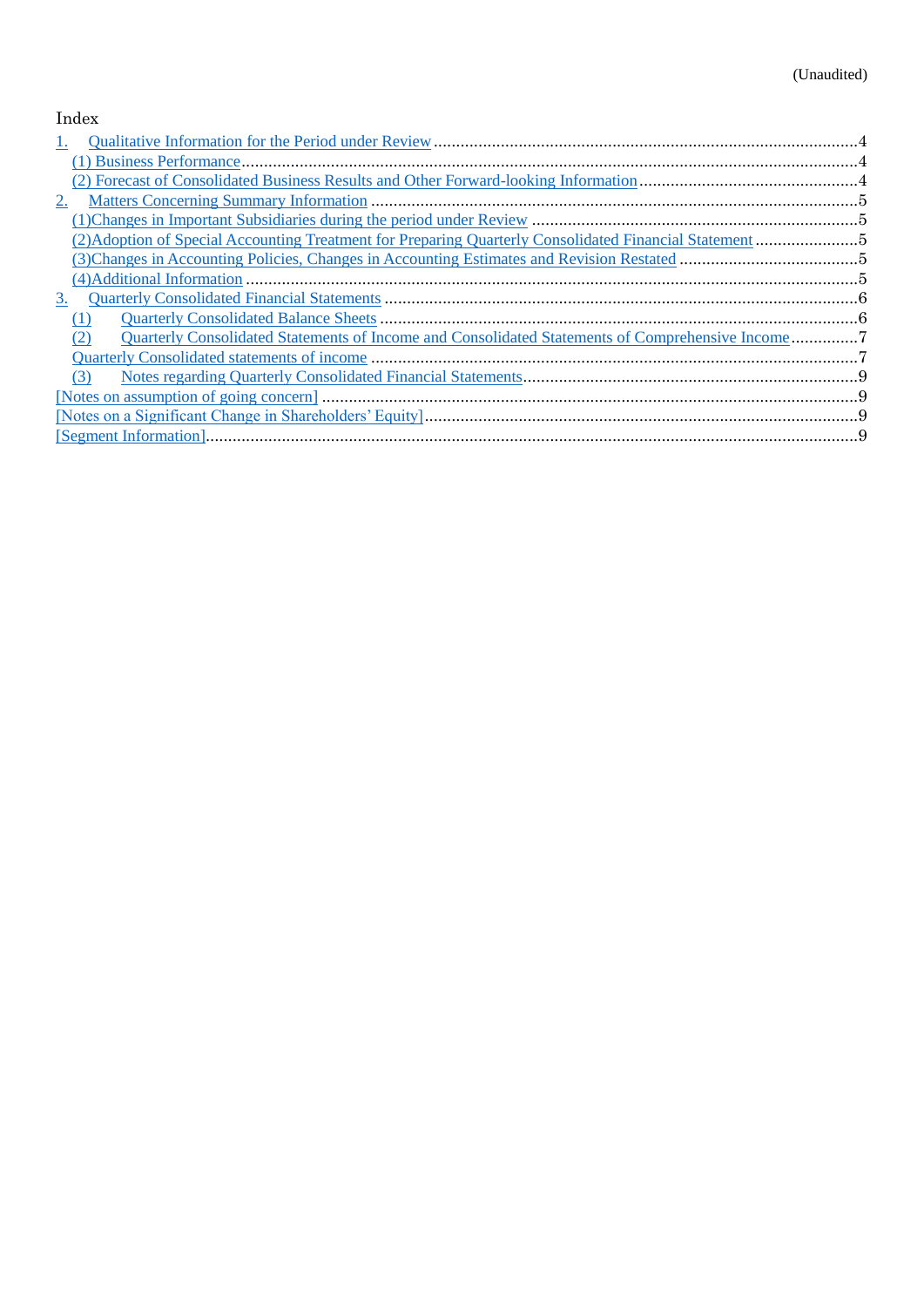# <span id="page-3-0"></span>**1. Qualitative Information for the Period under Review**

#### <span id="page-3-1"></span>**(1) Business Performance**

In the Third quarterly(From 1<sup>st</sup> December, 2014 to 31<sup>st</sup> August, 2015) of the fiscal year ended November 30<sup>th</sup>, 2015, the Japanese economy has shown signs of modest recovery by weakening yen, additional money easing, corporate capital expenditure, improvement in employment environment. However, the progress of recovery is still slow, and the estrangement between the expectations for the future of the economy and real economy is not contracting.

In the global economy, the economic recovery of the U.S. and other developed countries economy are expected to continue, but, the European debt crisis and slowdown in economic expansion and currency devaluation in China. So, the total worldwide economy is still uncertainly.

In such a situation, our group is moving forward a growth strategy by expansion of a global sales channel and production base, under the mid-long term plan 'Transforming ourselves into a company with global growth'.

As a result, in the current quarterly performance reach net sales ¥32,353million (increased by 25.0% from a year earlier), operating income ¥1,236 million (increased by 34.5% from a year earlier), ordinary income ¥1,397 million (increased by 35.8% from a year earlier), net income ¥797 million (decreased by 23.4% from a year earlier).

The exchange rate used for the consolidated financial statement of the current quarter end as below:

¥122.48 to the U.S. dollar, ¥137.20 to the euro, ¥19.74 to the Chinese yuan, ¥15.80 to the Hong Kong dollar, ¥3.97 to the Taiwan dollar, ¥0.0056 to the Vietnamese dong, ¥3.64 to the Thai baht.

The exchange rate used for the consolidated financial statement of the year earlier quarter end as below: ¥101.30 to the U.S. dollar, ¥138.21 to the euro, ¥16.31 to the Chinese yuan, ¥13.07 to the Hong Kong dollar, ¥3.39 to the Taiwan dollar, ¥0.0048 to the Vietnamese dong, ¥3.11 to the Thai baht.

Segment information as below

[Japan]

As for the apparel division, sales of the accessories for major retailers and sports apparel manufacturer in Japan, EU and the U.S. are increased.

In the consumer product division, sales of stationary, school bag, OEM products for camera, shoes are increased.

As a result, net sales were ¥20,792 million (increased by 3.7% from a year earlier).

[Asia]

As for the apparel division, sales of the accessories for EU and U.S. infant's wear, outer and casual wear manufacturer are increased.

In the consumer product division, OEM products for Camera, and sales of the automobile interior component for Japanese auto makers are increased.

From the current fiscal year, the performance of GSG (SCOVILL) FASTENERS ASIA LIMITED and SCOVILL FASTENERS INDIA PVT. LTD which became consolidated subsidiaries of our group are reflected.

As a result, net sales were ¥6,325 million (increased by 56.4% from a year earlier).

[Europe and the U.S.]

As for the apparel division, sales of the accessories for medical industry and uniform increased

In the consumer product division, sales of automobile interior article for Japanese automobile manufacture in the U.S. Also, the component for camera in Europe increased.

From the current fiscal year, the performance of GSG FASTENERS, LLC and SCOVILL FASTENERS UK LIMITED which became consolidated subsidiaries of our group are reflected.

As a result, net sales were ¥5,235 million (increased by 193.0% from a year earlier).

# <span id="page-3-2"></span>**(2) Forecast of Consolidated Business Results and Other Forward-looking Information**

Currently, there has been change in the consolidated forecast of FY2015, which was previously announced at January  $14<sup>th</sup>$ , 2015.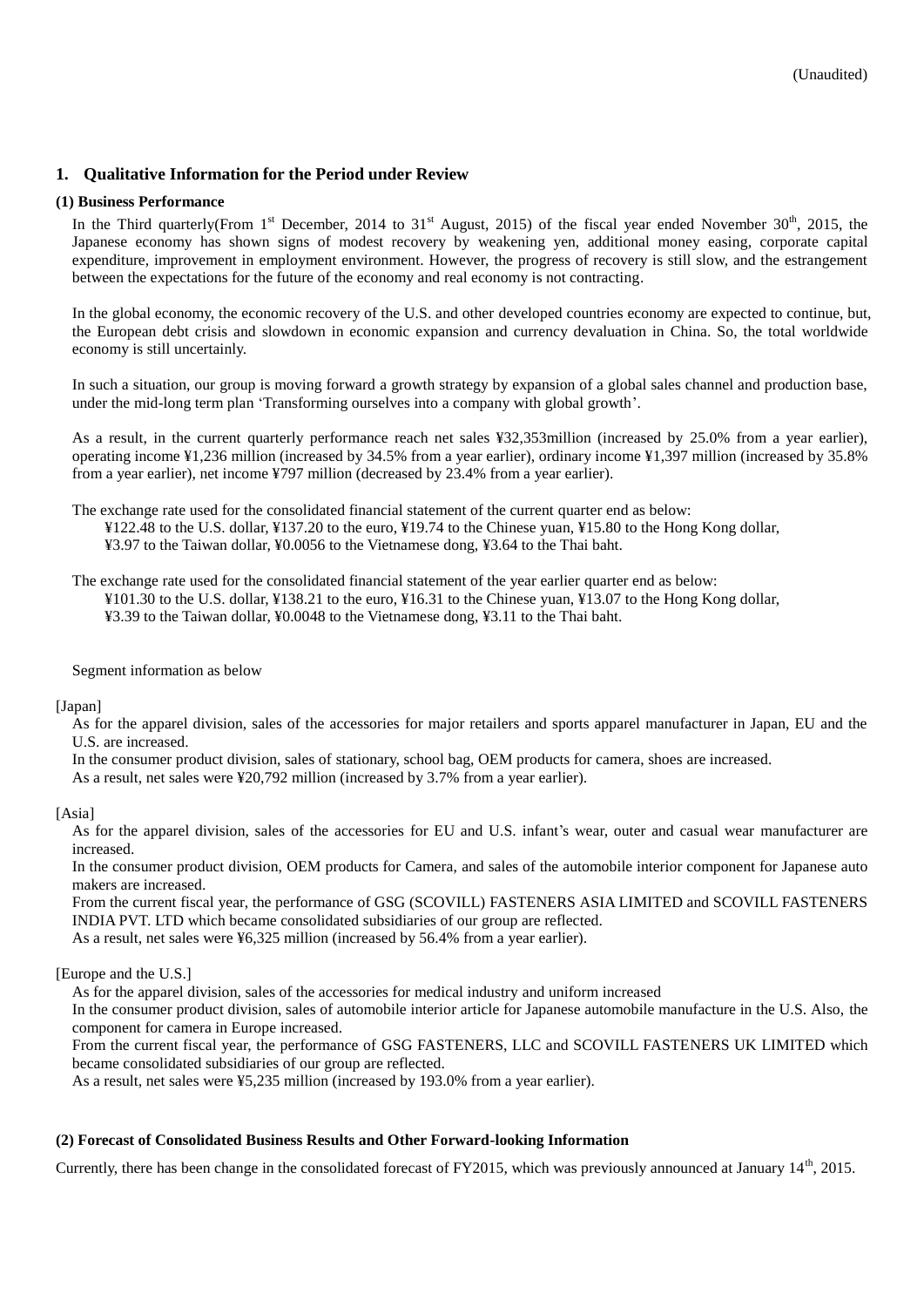# <span id="page-4-0"></span>**2. Matters Concerning Summary Information**

# <span id="page-4-1"></span>**(1)Changes in Important Subsidiaries during the period under Review**

Not applicable

#### <span id="page-4-2"></span>**(2)Adoption of Special Accounting Treatment for Preparing Quarterly Consolidated Financial Statement** Not applicable.

# <span id="page-4-3"></span>**(3)Changes in Accounting Policies, Changes in Accounting Estimates and Revision Restated**

(Changes in Accounting Principal)

(Adoption of the accounting standard concerning retirement benefit plan)

The company applied "Accounting standard concerning retirement benefit (ASBJ Statement No.26, May 17, 2013)" (hereinafter referred to as the "Accounting standard of retirement benefit") and "Guideline on accounting standers concerning retirement benefit (ASBJ Guideline No.25, May 17, 2013" (hereinafter referred to as the "Guideline of retirement benefit") from the First quarter of the current consolidated fiscal year. The company has reviewed the calculation of liabilities for retirement benefit and retirement benefit cost and changed service period basis as the attribution method to benefit formula from straight-line attribution. Also, the company changed the determination of the discount rate to the method using the weighted average rate reflected the period and the cost which expect payment.

The adoption of the accounting standard of retirement benefit is based on the Accounting Standards for retirement benefit No.37. The impact of this change was adjusted for retained earnings.

As a result, assets for retirement benefit were ¥115,476 thousand, liability for retirement benefit were ¥50,643 thousand and retained earnings were increased ¥41,752 thousand at the beginning from the First quarter of the current consolidated fiscal year. The impact on Third quarter earnings as a result of this change was insignificant.

# <span id="page-4-4"></span>**(4)Additional Information**

(The Transaction for the Board Incentive Plan Trust)

The Board Incentive Plan Trust was approved by the general shareholders meeting held on February 26, 2015. The main objective of this scheme is to increase the board members' motivation to make contributions to improve business performance and increase enterprise value.

Trust transaction is accounted based on "Practical handling concerning the delivering of company outstanding shares to employee through the trust" (ASBJ PITF No.30 of March 26, 2015).

(1) Summary of the Transaction

This system is a performance-based stock compensation which delivers treasury stock to directors by level of achievement for sales and operating profit of each fiscal year. However, board member may receive the grant of the company shares at the time of retirement.

(2) Remaining treasury stock in the trust

Remaining treasury stock in the trust is recorded in net assets as treasury stock by book value of the trust. The book value of the treasury stock at the end of the Third quarter of current fiscal year is ¥168,000 thousand. The number of the treasury stock at the end of the second quarter of current fiscal year is 175 thousand.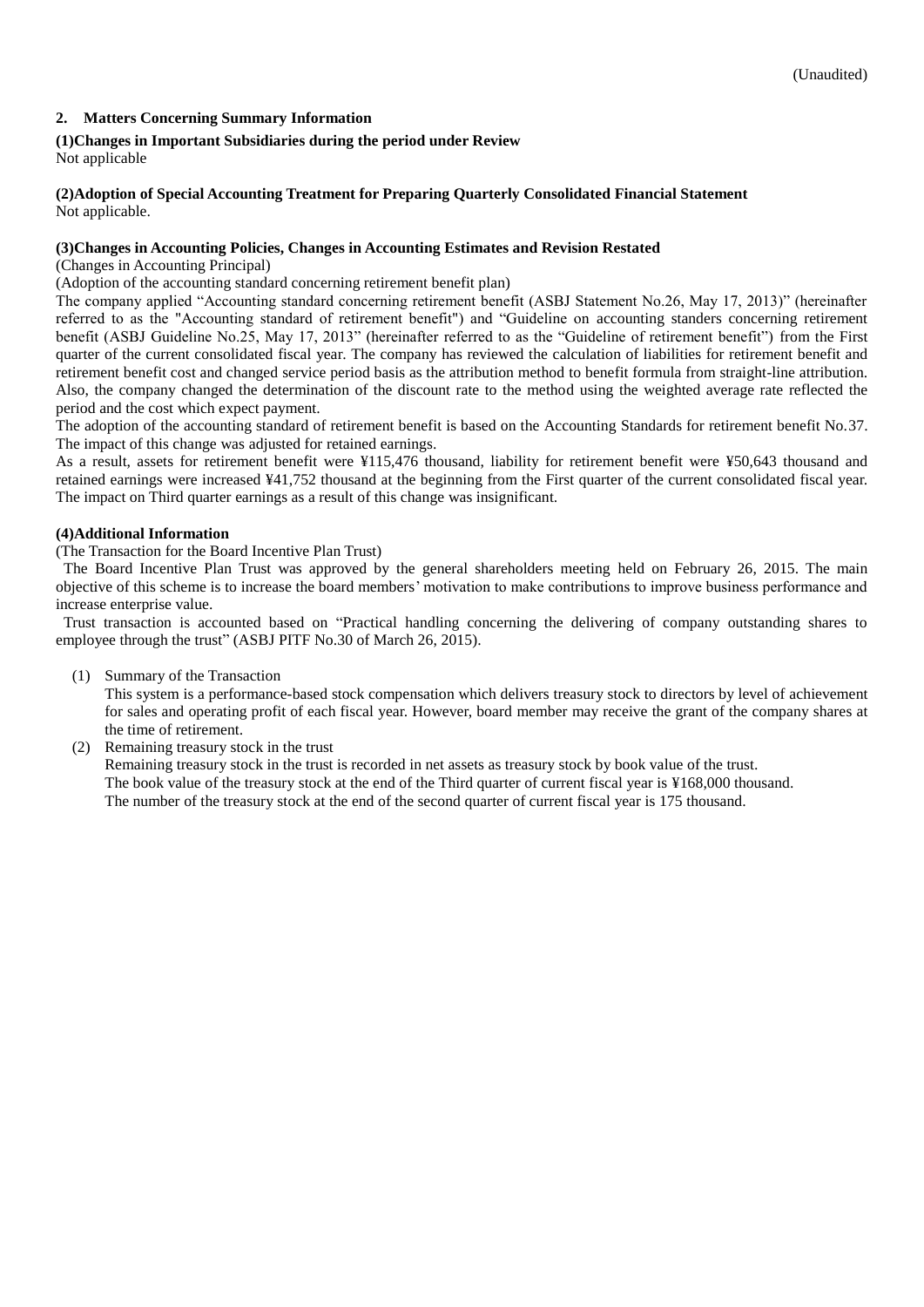# <span id="page-5-0"></span>**3. Quarterly Consolidated Financial Statements**

# <span id="page-5-1"></span>**(1) Quarterly Consolidated Balance Sheets**

|                                                     | FY 2014                   | FY 2015                 |
|-----------------------------------------------------|---------------------------|-------------------------|
|                                                     | (As of November 30, 2014) | (As of August 31, 2015) |
|                                                     | Thousands of yen          | Thousands of yen        |
| <b>Assets</b><br><b>Current assets</b>              |                           |                         |
|                                                     |                           | 8,096,665               |
| Cash and deposits<br>Notes and accounts receivable  | 7,862,616                 | 10,560,948              |
|                                                     | 10,388,944                |                         |
| Inventory                                           | 4,557,407                 | 5,057,675               |
| Other current assets                                | 1,445,161                 | 1,285,866               |
| Allowance for doubtful accounts                     | $\Delta$ 36,023           | $\triangle$ 40,482      |
| <b>Total current assets</b>                         | 24,218,105                | 24,960,673              |
| <b>Fixed assets</b><br><b>Tangible fixed assets</b> |                           |                         |
| Land                                                | 6,158,454                 | 6,066,934               |
| Other tangible fixed assets                         | 3,953,100                 | 4,276,336               |
| <b>Total tangible fixed assets</b>                  | 10,111,554                | 10,343,270              |
| <b>Intangible fixed assets</b>                      |                           |                         |
| Goodwill                                            | 4,210,819                 | 3,811,206               |
| Other Intangible fixed assets                       | 490,811                   | 1,579,279               |
| <b>Total intangible fixed assets</b>                | 4,701,630                 | 5,390,486               |
| <b>Investments and other fixed assets</b>           |                           |                         |
| Investment securities                               | 5,262,788                 | 5,720,019               |
| Net defined benefit asset                           | 238,158                   | 354,678                 |
| Other fixed assets                                  | 1,190,897                 | 1,066,432               |
| Allowance for doubtful account                      | $\Delta$ 129,635          | $\triangle$ 123,981     |
| Total investments and other fixed assets            | 6,562,209                 | 7,017,148               |
| <b>Total fixed assets</b>                           | 21,375,394                | 22,750,905              |
| <b>Total assets</b>                                 | 45,593,500                | 47,711,578              |
| <b>Liabilities</b>                                  |                           |                         |
| <b>Current liabilities</b>                          |                           |                         |
| Notes and accounts payable                          | 4,588,697                 | 4,708,768               |
| Short-term loans payable                            | 4,960,000                 | 4,960,000               |
| Current portion of long-term debt                   | 375,396                   | 375,396                 |
| Accrued tax payable                                 | 313,950                   | 371,964                 |
| Reserve for bonuses                                 | 136,269                   | 266,427                 |
| Reserve for director's bonuses                      | 48,100                    | 59,515                  |
| Other current liabilities                           | 1,460,848                 | 1,056,778               |
| <b>Total current liabilities</b>                    | 11,883,262                | 11,798,850              |
| <b>Fixed liabilities</b>                            |                           |                         |
| Long-term debt                                      | 911,873                   | 630,326                 |
| Provision for director's retirement benefit         | 129,608                   | 55,506                  |
| Reserve for benefit allowance                       | 4,626                     | 10,804                  |
| Provision for environmental measures                | 23,658                    | 26,021                  |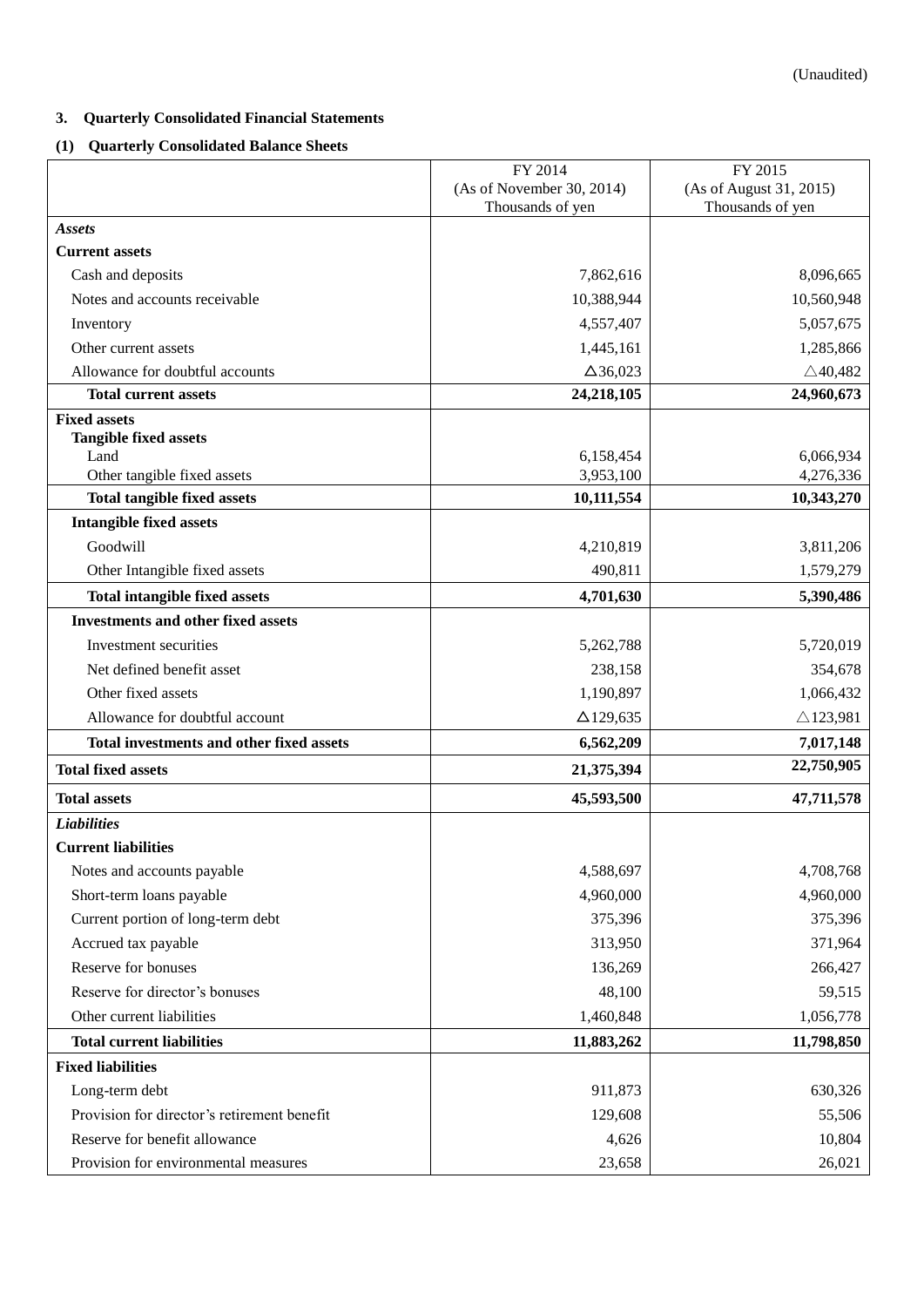(Unaudited)

| Net defined benefit liability<br>Other fixed liabilities | 752,563<br>2,399,103 | 809,921<br>2,691,159 |
|----------------------------------------------------------|----------------------|----------------------|
| <b>Total fixed liabilities</b>                           | 4,221,432            | 4,223,739            |
| <b>Total liabilities</b>                                 | 16,104,695           | 16,022,589           |
| <b>Net Assets</b>                                        |                      |                      |
| <b>Shareholders' equity</b>                              |                      |                      |
| Capital                                                  | 3,532,492            | 3,532,492            |
| Capital surplus                                          | 3,395,115            | 3,498,720            |
| Retained earnings                                        | 21,364,202           | 21,801,114           |
| Treasury stock                                           | $\Delta$ 680,993     | $\triangle$ 784,610  |
| Total shareholders' equity                               | 27,610,816           | 28,047,716           |
| Other comprehensive income                               |                      |                      |
| Valuation difference on available-for-sale securities    | 1,812,097            | 2,295,756            |
| Deferred gains or losses on hedges                       | $\Delta$ 1,853       | $\triangle$ 118      |
| Difference in revaluation of land                        | $\Delta$ 586,591     | $\triangle$ 505,653  |
| Foreign currency translation adjustment                  | 545,742              | 1,756,797            |
| Remeasurement of defined benefit plans                   | 108,593              | 85,490               |
| Total other comprehensive income                         | 1,877,988            | 3,641,272            |
| <b>Minority interests</b>                                |                      |                      |
| <b>Total net assets</b>                                  | 29,488,805           | 31,688,988           |
| <b>Total liabilities and net assets</b>                  | 45,593,500           | 47,711,578           |

# <span id="page-6-0"></span>**(2) Quarterly Consolidated Statements of Income and Consolidated Statements of Comprehensive Income**

# <span id="page-6-1"></span>**Quarterly Consolidated statements of income**

**The Third Quarter accounting period**

|                                                   | FY 2014                   | FY 2015                   |
|---------------------------------------------------|---------------------------|---------------------------|
|                                                   | (December 1, 2013 through | (December 1, 2014 through |
|                                                   | August 31, 2014)          | August 31, 2015)          |
|                                                   | Thousands of yen          | Thousands of yen          |
| <b>Net sales</b>                                  | 25,889,316                | 32, 353, 384              |
| <b>Cost of sales</b>                              | 19,201,061                | 24,068,955                |
| <b>Gross profit</b>                               | 6,688,255                 | 8,284,429                 |
| Total selling, general and administrative expense | 5,768,487                 | 7,047,637                 |
| <b>Operating Income</b>                           | 919,768                   | 1,236,792                 |
| Non-operating income                              |                           |                           |
| Interest received                                 | 17,894                    | 19,978                    |
| Dividends received                                | 80,286                    | 66,047                    |
| Rent on real estate                               | 53,157                    | 57,529                    |
| Foreign exchange gains                            | 630                       | 59,778                    |
| Equity in earnings of affiliates                  | 28,063                    | 24,372                    |
| Other non-operating income                        | 77,909                    | 80,238                    |
| <b>Total non-operating income</b>                 | 257,942                   | 307,944                   |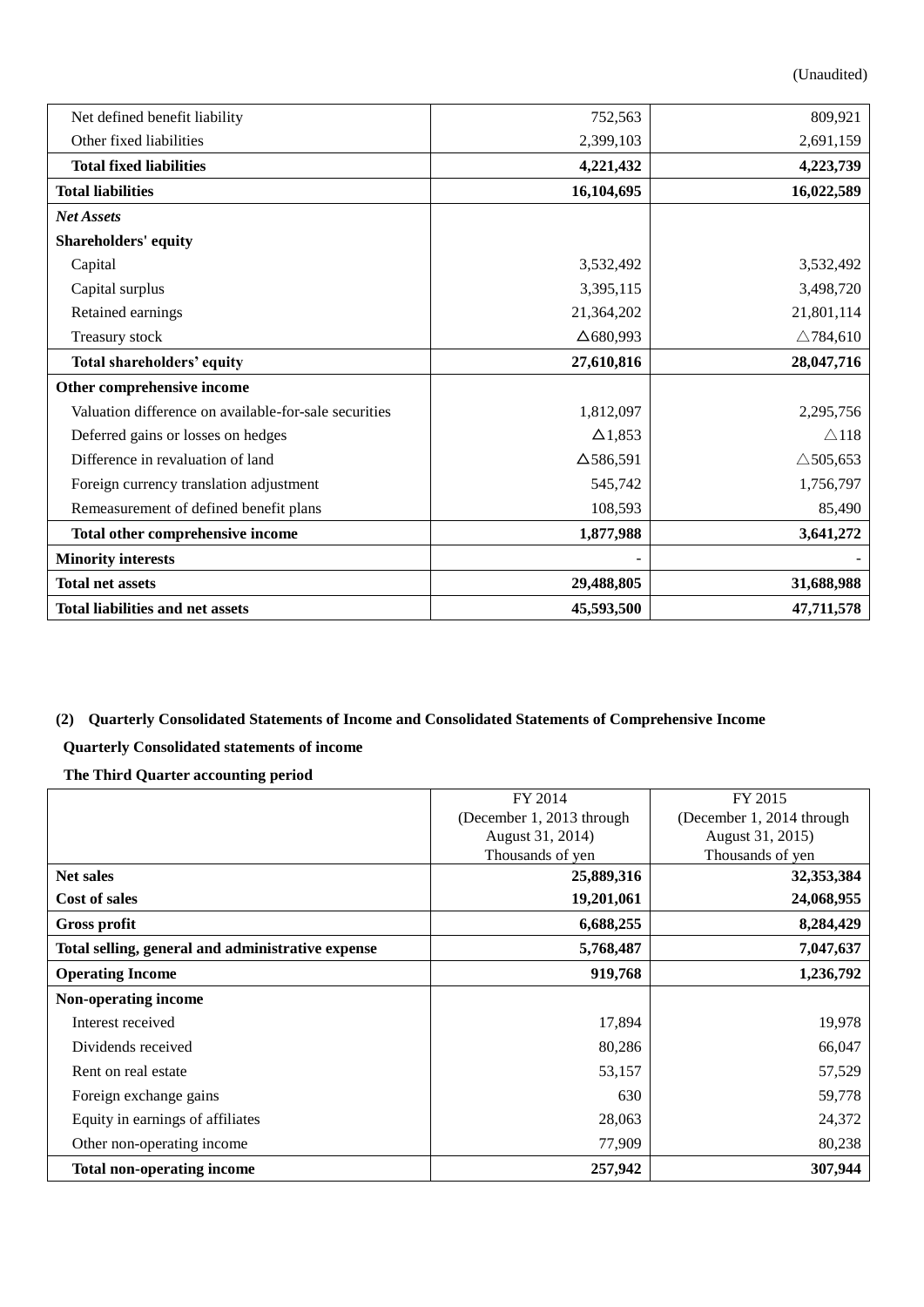| Non-operating expenses                                         |                   |                    |
|----------------------------------------------------------------|-------------------|--------------------|
| Interest paid                                                  | 8,743             | 17,000             |
| Cash discount on sales                                         | 75,852            | 68,354             |
| Others non-operating expense                                   | 64,278            | 61,978             |
| <b>Total non-operating expense</b>                             | 148,874           | 147,334            |
| <b>Ordinary Income</b>                                         | 1,028,836         | 1,397,402          |
| <b>Extra ordinary income</b>                                   |                   |                    |
| Gains on sales of fixed assets                                 | 275,232           | 236,762            |
| Gains on sales of securities                                   | 174,365           | 76,953             |
| Gain on liquidation of subsidiaries and affiliates             | 79,894            |                    |
| <b>Total extra ordinary income</b>                             | 529,491           | 313,716            |
| <b>Extra ordinary loss</b>                                     |                   |                    |
| Loss on disposal of fixed assets                               | 24,148            | 9,411              |
| Loss on sales of fixed assets                                  |                   | 3,034              |
| Loss on liquidation affiliates                                 | 48,778            | 322,950            |
| <b>Total extra ordinary loss</b>                               | 72,924            | 335,396            |
| Net income before taxes and other adjustment                   | 1,485,403         | 1,375,722          |
| Corporate, inhabitant and business taxes                       | 488,059           | 570,183            |
| Adjustments to corporate and other taxes                       | $\triangle$ 2,928 | 8,339              |
| <b>Total income taxes</b>                                      | 445,131           | 578,522            |
| Income before minority interest                                | 1,040,271         | 797,199            |
| Minority interest                                              |                   |                    |
| Net income                                                     | 1,040,271         | 797,199            |
| Income before minority interests                               | 1,040,271         | 797,199            |
| Other comprehensive income                                     |                   |                    |
| Other gain(loss) on available-for-sale securities              | 70,314            | 5483,659           |
| Deferred gains or losses on hedges                             | $\Delta$ 1,217    | 1,734              |
| Difference in revaluation of land                              |                   | 76,556             |
| Foreign currency translation adjustment                        | 134,223           | 1,220,054          |
| Remeasurements of defined benefit plans                        |                   | $\triangle$ 23,103 |
| Total other comprehensive income                               | 203,320           | 1,758,902          |
| <b>Comprehensive income</b>                                    | 1,243,591         | 2,556,101          |
| (Breakdown)                                                    |                   |                    |
| Comprehensive income attribute to the parent                   | 1,243,591         | 2,556,101          |
| Comprehensive income attribute to the minority<br>shareholders |                   |                    |